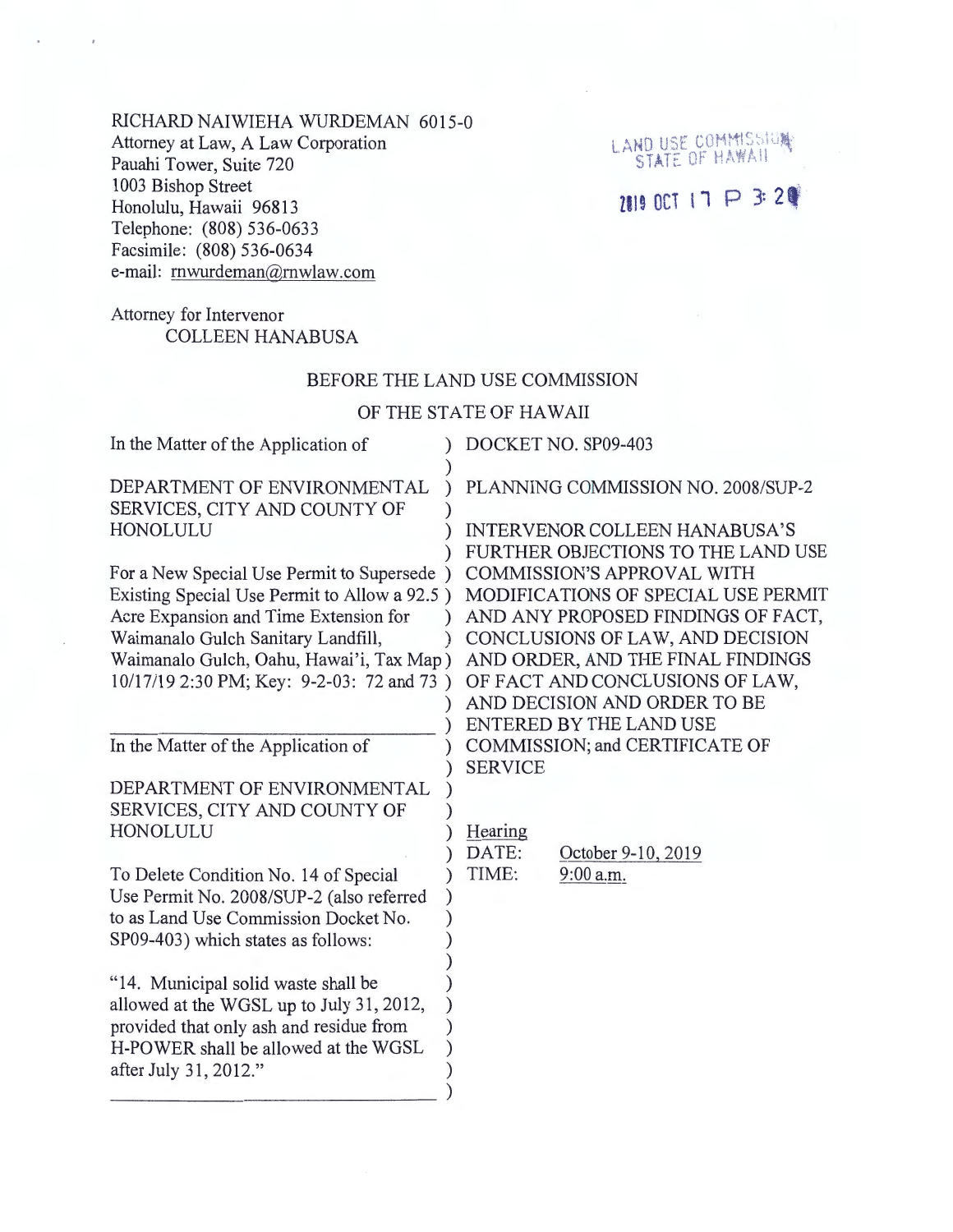### INTERVENOR COLLEEN HANABUSA'S FURTHER OBJECTIONS TO THE LAND USE COMMISSION'S APPROVAL WITH MODIFICATIONS OF SPECIAL USE PERMIT AND ANY PROPOSED FINDINGS OF FACT, CONCLUSIONS OF LAW, AND DECISION AND ORDER, AND THE FINAL FINDINGS OFF ACT AND CONCLUSIONS OF LAW AND DECISION AND ORDER TO BE ENTERED BY THE LAND USE COMMISSION

COMES NOW INTERVENOR COLLEEN HANABUSA (also referred to hereinafter as "Hanabusa") or (Intervenor Hanabusa"), by and through her counsel undersigned, and hereby respectfully submits to this Honorable Commission her further objections to the Land Use Commission's Approval with Modifications of the application by the Department of Environmental Services, City and County of Honolulu ("ENV" or "City"), for the Special Use Permit ("SUP") for the Waimanalo Gulch Sanitary Landfill. As indicated at the conclusion of the Commission's meeting on October 10, 2019, counsel for Intervenor Hanabusa informed the LUC that she did not want to waive her positions or objections by submitting proposed findings of fact and conclusions of law consistent with the LUC's adoption of its motion to approve with modifications the application for an SUP for the Waimanalo Gulch Sanitary Landfill. The LUC's Chair informed counsel for Intervenor Hanabusa that he could file written objections, instead.

Intervenor Hanabusa hereby respectfully submits her written objections, and in so doing, also incorporates her Position Statement and Objections to the Planning Commission's Findings of Fact and Conclusions of Law, and Decision and Order, Filed on September 24, 2019, and also incorporates all of her objections and arguments presented before the LUC during the October 9 and 10, 2019 hearings before the LUC as well as her previous positions and objections to the consolidation of the records in the 2009 and 2012 proceedings, as well as her other objections and positions made before the Planning Commission and the LUC, previously.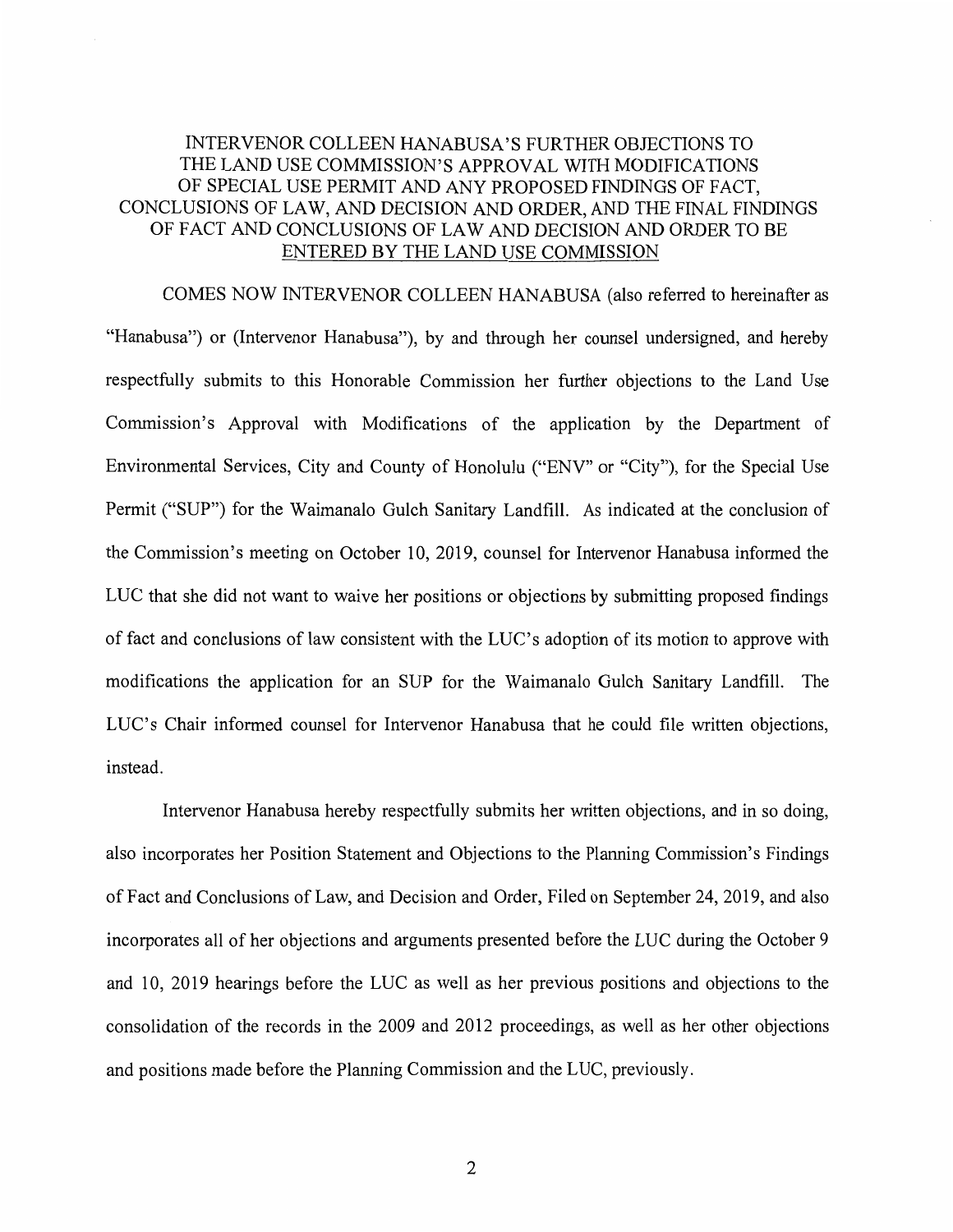In addition, Intervenor Hanabusa objects to all findings of fact and conclusions of law that in any way support the issuance of an SUP as being clearly erroneous, in view of the reliable, probative and substantial evidence, and wrong, as well as being contrary to law, made upon unlawful procedure, arbitrary and capricious and/or an abuse of discretion. Further, Intervenor Hanabusa, and in addition to her positions and objections included in her statement and objections before this Commission, filed on September 24, 2019, also asserts that the consolidation of the 2009 and 2012 records is not supported by any rule and is contrary to HRS Chapter 91 and the State of Hawaii and federal constitutions, and the separate 2012 proceedings are invalid and void as no rule or any authority allows for such proceedings, and the proceedings are contrary to HRS Chapter 91, the State of Hawaii and federal constitutions, and other authorities. In addition, the matter was also pending before the Hawaii Supreme Court at the time of the 2012 proceedings and Intervenor Hanabusa further asserts that the Planning Commission was, therefore, without jurisdiction.

Without waiving any of her positions and objections, Intervenor Hanabusa also maintains that the City failed to meet its burden of proof, its burden of persuasion, and its burden of producing evidence to support its petition.

Finally, and as argued and maintained in great detail at the LUC, Intervenor Hanabusa again asserts that given the piece-meal and essentially permanent nature (even with a 2028 closure date) of the requested SUP, the Special Use Permit is not the proper mechanism for a requested use of the Waimanalo Gulch Sanitary Landfill and is contrary and is in conflict with the Hawaii Supreme Court's holding in Neighborhood Board No. 24 (Waianae Coast) v. State Land Use Commission, 64 Haw. 265 639 P.2d 1097, and other authorities, and that the LUC abused its discretion and was clearly erroneous and wrong in approving a special use permit in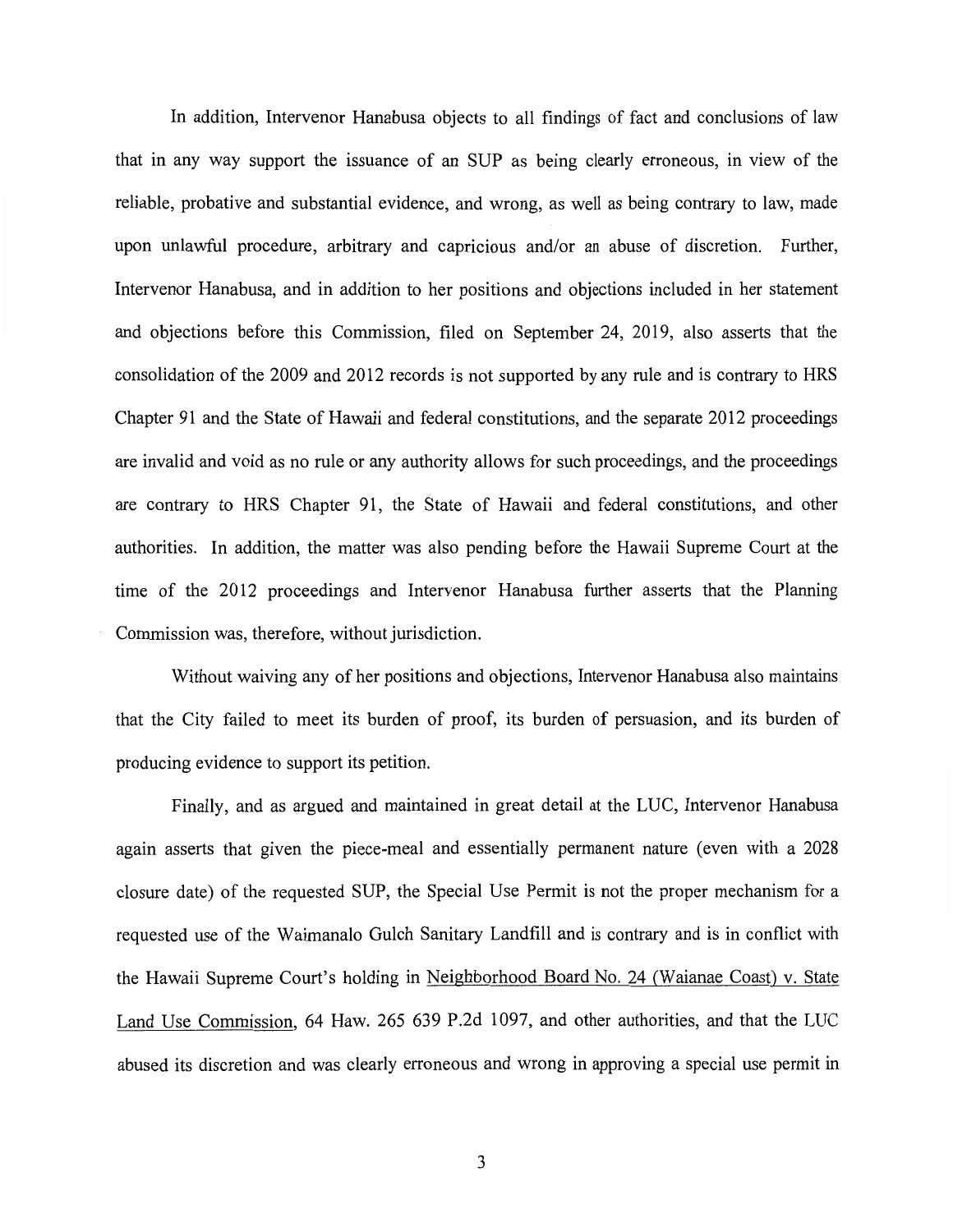that the use was more properly the subject of a district boundary amendment petition (which would have been the subject of a challenge by Intervenor Hanabusa, as well).

Respectfully submitted.

 $\mathcal{C}_{\mathcal{A},\mathcal{A}}$ 

Dated: Honolulu, Hawaii, October 17, 2019.

HARD NAIWIEHA WURDEMAN Attorney for Intervenor COLLEEN HANABUSA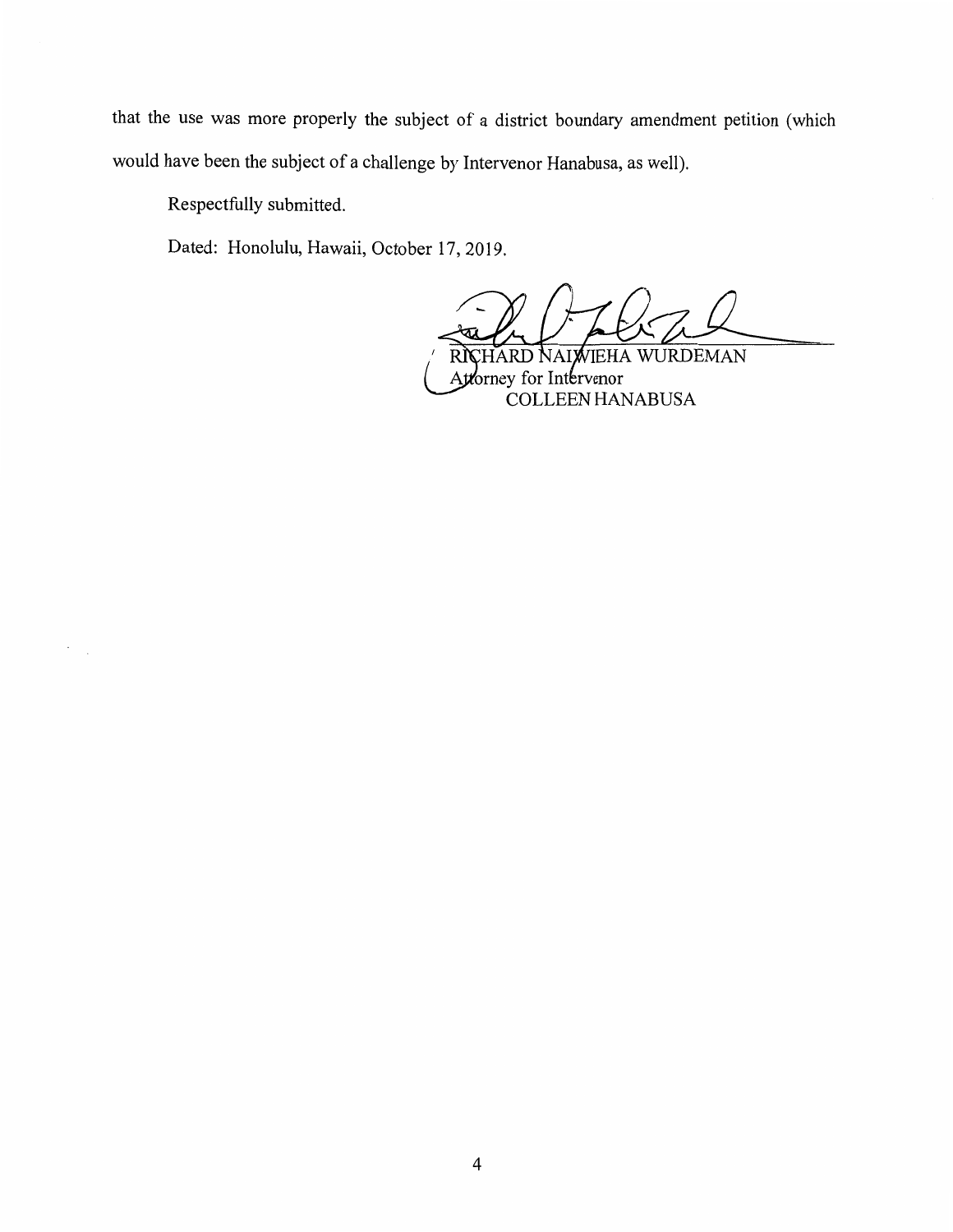# BEFORE THE LAND USE COMMISSION

# OF THE STATE OF HAWAII

| In the Matter of the Application of                                                                                                                                                                                                            | DOCKET NO. SP09-403                |
|------------------------------------------------------------------------------------------------------------------------------------------------------------------------------------------------------------------------------------------------|------------------------------------|
| DEPARTMENT OF ENVIRONMENTAL<br>SERVICES, CITY AND COUNTY OF                                                                                                                                                                                    | PLANNING COMMISSION NO. 2008/SUP-2 |
| HONOLULU                                                                                                                                                                                                                                       | <b>CERTIFICATE OF SERVICE</b>      |
| For a New Special Use Permit to Supersede<br>Existing Special Use Permit to Allow a 92.5)<br>Acre Expansion and Time Extension for<br>Waimanalo Gulch Sanitary Landfill,<br>Waimanalo Gulch, Oahu, Hawai'i, Tax Map)<br>Key: 9-2-03: 72 and 73 |                                    |
| In the Matter of the Application of                                                                                                                                                                                                            |                                    |
| DEPARTMENT OF ENVIRONMENTAL<br>SERVICES, CITY AND COUNTY OF<br>HONOLULU                                                                                                                                                                        |                                    |
| To Delete Condition No. 14 of Special<br>Use Permit No. 2008/SUP-2 (also referred<br>to as Land Use Commission Docket No.<br>SP09-403) which states as follows:                                                                                |                                    |
| "14. Municipal solid waste shall be<br>allowed at the WGSL up to July 31, 2012,<br>provided that only ash and residue from<br>H-POWER shall be allowed at the WGSL<br>after July 31, 2012."                                                    |                                    |

# CERTIFICATE OF SERVICE

The undersigned hereby certifies that on the date set forth below, a true and correct copy of the foregoing document was served on the following parties by depositing the same in the U.S. Mail, postage prepaid, addressed as follows:

Calvert G. Chipchase, Esq. Christopher T. Goodin, Esq. Cades Schutte, LLP 1000 Bishop Street, Suite 1200 Honolulu, Hawaii 96813-4212